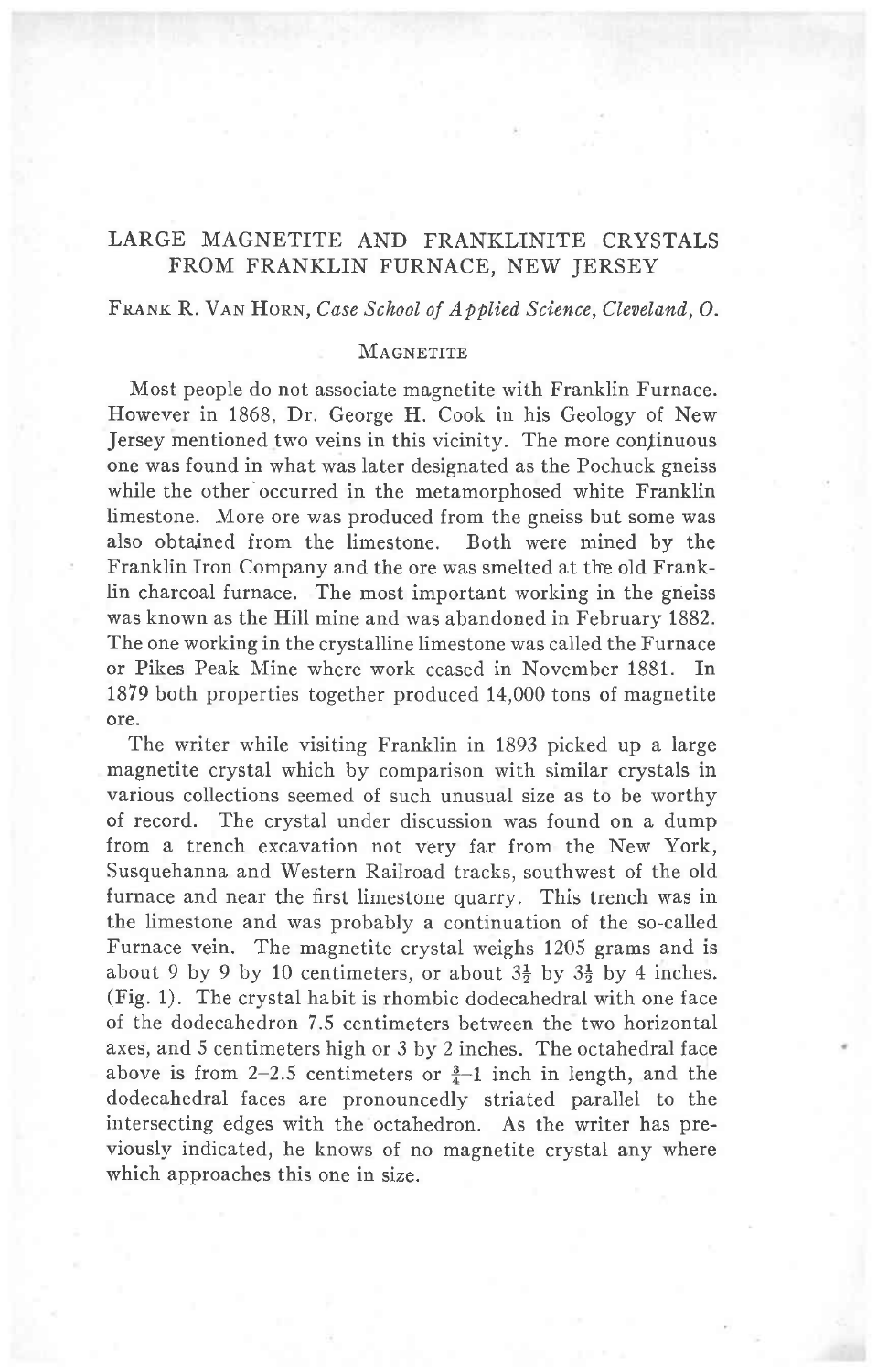# THE AMERICAN MINERALOGIST



Figure 1. Magnetite.



Figure 2. Franklinite.

172